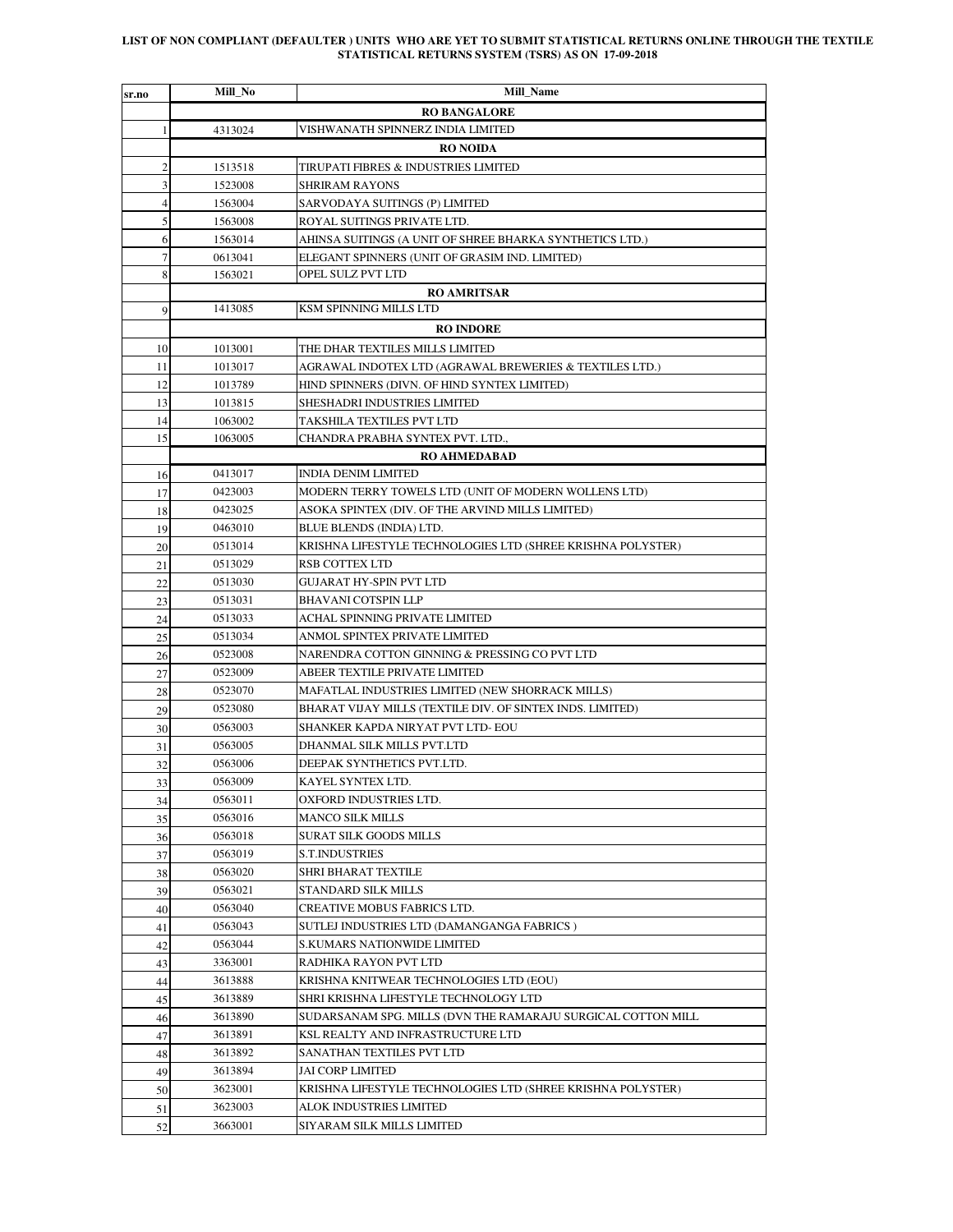## **LIST OF NON COMPLIANT (DEFAULTER ) UNITS WHO ARE YET TO SUBMIT STATISTICAL RETURNS ONLINE THROUGH THE TEXTILE STATISTICAL RETURNS SYSTEM (TSRS) AS ON 17-09-2018**

| 53                | 3663002            | ALOK INDUSTRIES LIMITED (ALOK TEXTILE INDUSTRIES LTD )                           |  |  |
|-------------------|--------------------|----------------------------------------------------------------------------------|--|--|
| <b>RO BELAPUR</b> |                    |                                                                                  |  |  |
| 54                | 1121152            | INDIA UNITED MILLS UNIT NO.5                                                     |  |  |
| 55                | 1121183            | TATA MILLS                                                                       |  |  |
| 56                | 1163003            | ASHOK SILK MILLS                                                                 |  |  |
| 57                | 1163007            | BHARAT SILK MILLS PVT.LTD                                                        |  |  |
| 58                | 1163009            | <b>B M K INDUSTRIES PVT.LTD</b>                                                  |  |  |
| 59                | 1163017            | GAUTAM SILK MILLS.,                                                              |  |  |
| 60                | 1163026            | KUM KUM SILK MILLS,                                                              |  |  |
| 61                | 1163033            | NEW MAHALAXMI SILK MILLS PVT.LTD.,                                               |  |  |
| 62                | 1163045            | RAYON TEXTILE MANUFACTURING COMPANY,                                             |  |  |
| 63                | 1163047            | RAJRATNA SILK MILLS.,                                                            |  |  |
| 64                | 1163048            | RAJESH DYEING & BLEACHING WORKS PVT LTD.                                         |  |  |
| 65                | 1163055            | SANGHAVI SILK MILLS PVT.LTD.,                                                    |  |  |
| 66                | 1163059            | SAURASHTRA SILK MILLS LTD.,                                                      |  |  |
| 67                | 1163062            | SHRI SHANTI TEXTILE MILLS PVT. LTD.,                                             |  |  |
| 68                | 1163069            | UNIVERSAL SILK MILLS.                                                            |  |  |
| 69                | 1163070            | USHA PRINTS (INDIA)PVT., LTD.,                                                   |  |  |
| 70                | 1163073            | RADHARANI SILK MILLS LIMITED UNIT NO.1                                           |  |  |
| 71                | 1163075            | VINAYAKA SYNTHETICS LTD.,                                                        |  |  |
| 72                | 1212005            | SHRI MUNGSAJI MAHARAJ SAHAKARI SOOT GIRNI MARYADIT                               |  |  |
| 73                | 1212007            | INDIRA GANDHI MAHILA SAHAKARI SOOT GIRANI LIMITED                                |  |  |
| 74                | 1212012            | MATSYODARI SAHAKARI SOOT GIRNI LIMITED                                           |  |  |
| 75                | 1212019            | SHRI VYANKATESH SHETKARI VINKARI SAHAKARI SOOT GIRANI LTD.                       |  |  |
| 76                | 1212026            | PRIYADARSHINI SAHAKARI SOOT GIRANI LTD                                           |  |  |
| 77                | 1212029            | MAHALAXMI MAGASWARGIYA SAHAKARI SOOT GIRNI LTD                                   |  |  |
| 78                | 1212031            | BARISTER SHESHRAO WANKHEDE SHETKARI SAH SOOT GIRNI LTD                           |  |  |
| 79                | 1212032            | SHREE GAJANAN SAHAKARI SOOT GIRNI LTD                                            |  |  |
| 80                | 1212035            | PRIYADARSHINI SAHKARI SOOT GIRNI LTD                                             |  |  |
| 81                | 1212038            | DESHBHAKTYA RATNAPPANNA KUMBHAR SHIROL                                           |  |  |
| 82                | 1212039            | RAJIVJI SAHAKARI SOOT GIRNI LTD                                                  |  |  |
| 83                | 1212041            | MAHARASHTRA STATE COTTON MARKETING FEDERATION                                    |  |  |
| 84                | 1212042            | BABASAHEB DESHMUKH SHETKARI COOP SOOT GIRNI LTD                                  |  |  |
| 85<br>86          | 1212043<br>1212044 | CHOWANDESHWARI SAH SOOT GIRNI LTD                                                |  |  |
| 87                | 1212046            | SHETKARI VINKARI CO-OP SPINNING MILLS LTD                                        |  |  |
| 88                | 1212049            | DEENDAYAL MAGASWARGIYA SAHAKARI SOOT GIRNI LTD. ISLAMPUR                         |  |  |
| 89                | 1212050            | NAGPUR ZILLA KAPUS UTPADAK SAHAKARI SOOT GIRNI LTD                               |  |  |
| 90                | 1212052            | SHRI BALAJI SAHAKARI SOOT GIRNI LTD<br>SWAMI RAMANAND BHARATI SAH SOOT GIRNI LTD |  |  |
| 91                | 1212053            | SHRI NARSHINHA SAHAKARI SOOT GIRNI LTD                                           |  |  |
| 92                | 1212054            | ADISHAKTI MUKTAI SAHAKARI SOOT GIRANI LIMITED                                    |  |  |
| 93                | 1212055            | AJINKYATARA SAHAKARI SOOT GIRANI LTD                                             |  |  |
| 94                | 1212122            | KOLHAPUR ZILHA SHETKARI VINKARI SAHAKARI SOOT GIRNI LIMITED                      |  |  |
| 95                | 1212133            | THE MALEGAON CO-OPERATIVE SPINNING MILLS LIMITED                                 |  |  |
| 96                | 1212487            | BABASAHEB KEDAR SHETKARI SAHAKARI SOOT GIRNI LTD                                 |  |  |
| 97                | 1212489            | VEER JAGADEVRAO KAPUS UTPADAK SAHAKARI SOOT GIRNI LIMITED                        |  |  |
| 98                | 1212650            | LOKNAYAK JAYPRAKASH NARAYAN SHETKARI SAHAKARI SOOT GIRNI LTD                     |  |  |
| 99                | 1212730            | NAV MAHARASHTRA SAHAKARI SOOT GIRNI LTD.                                         |  |  |
| 100               | 1212732            | SAHAKAR MAHARSHI SWARGIYA BAPURAOJI DESHMUKH S.S.S.GIRNI LTD                     |  |  |
| 101               | 1212781            | BABASAHEB NAIK KAPUS UTPADAK SAHAKARI SOOT GIRNI LIMITED                         |  |  |
| 102               | 1212926            | DATTA SHETKARI VINKARI SAHAKARI SOOT GIRANI LIMITED                              |  |  |
| 103               | 1213001            | ARVIND COTSPIN                                                                   |  |  |
| 104               | 1213003            | R.M.MOHITE TEXTILES LIMITED EOU                                                  |  |  |
| 105               | 1213006            | THE JAM SHRI RANJITSINGHJI SPG. & WVG. MILLS CO. LTD. B-UNIT                     |  |  |
| 106               | 1213010            | PRANAVADITYA SPINNING MILLS LIMITED                                              |  |  |
| 107               | 1213016            | GIMATEX INDUSTRIES P LTD                                                         |  |  |
| 108               | 1213020            | ARVIND COTSYN (INDIA) LIMITED                                                    |  |  |
| 109               | 1213021            | SURYAAMBA SPINNING MILLS LTD                                                     |  |  |